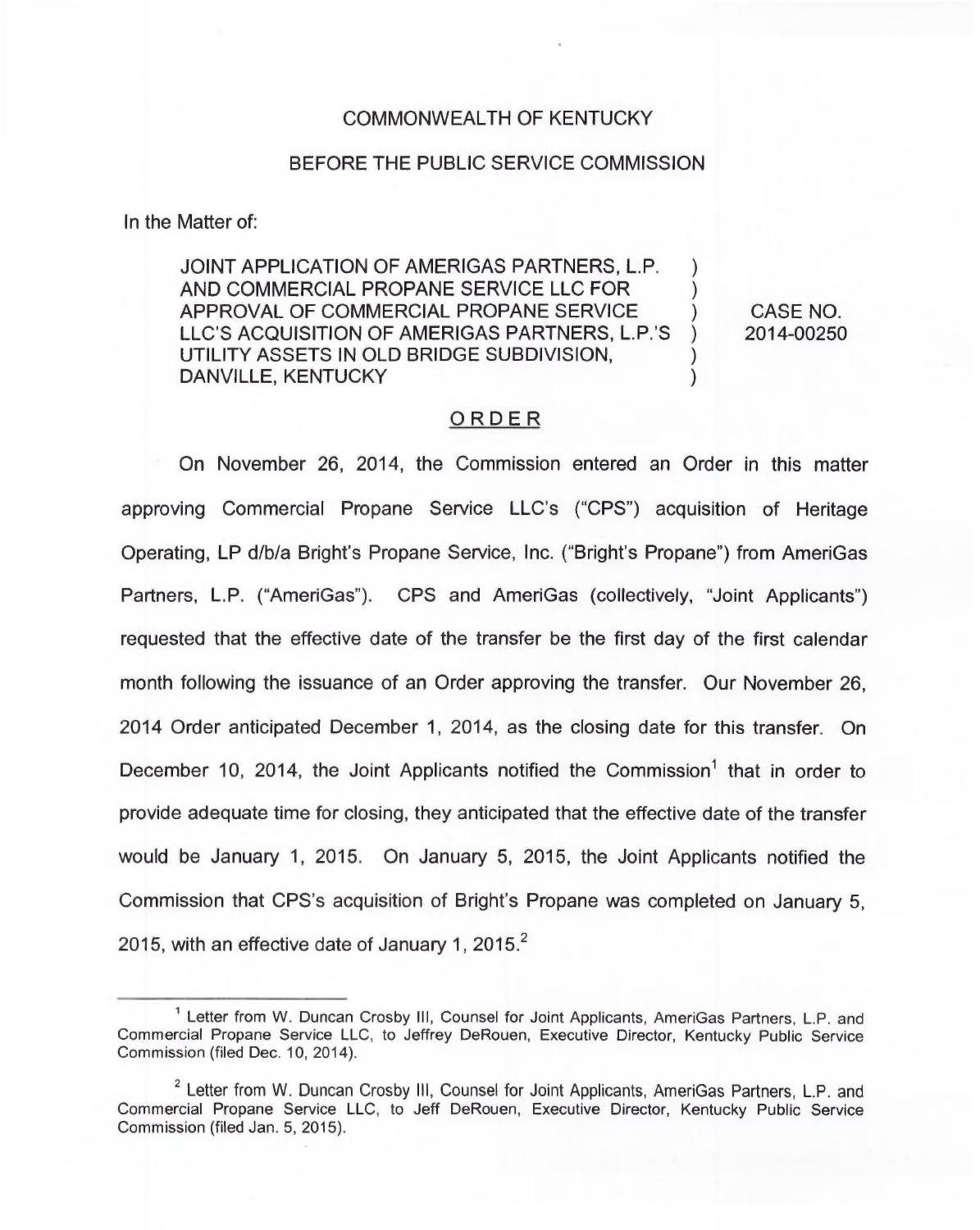Having reviewed the record and being otherwise sufficiently advised, the Commission finds that January 1, 2015, should be reflected as the effective date of the transfer of Bright's Propane from AmeriGas to CPS and that Ordering Paragraph 4 of the November 26, 2014 Order should reflect that change.

IT IS THEREFORE ORDERED, nunc pro tunc, that ordering paragraph 4 of our November 26, 2014 Order is stricken and replaced with the following:

> 4. On or before March 31, 2015, AmeriGas shall 2014. file an annual report for Bright's Propane for the entirety of



ATTEST

Executive Director